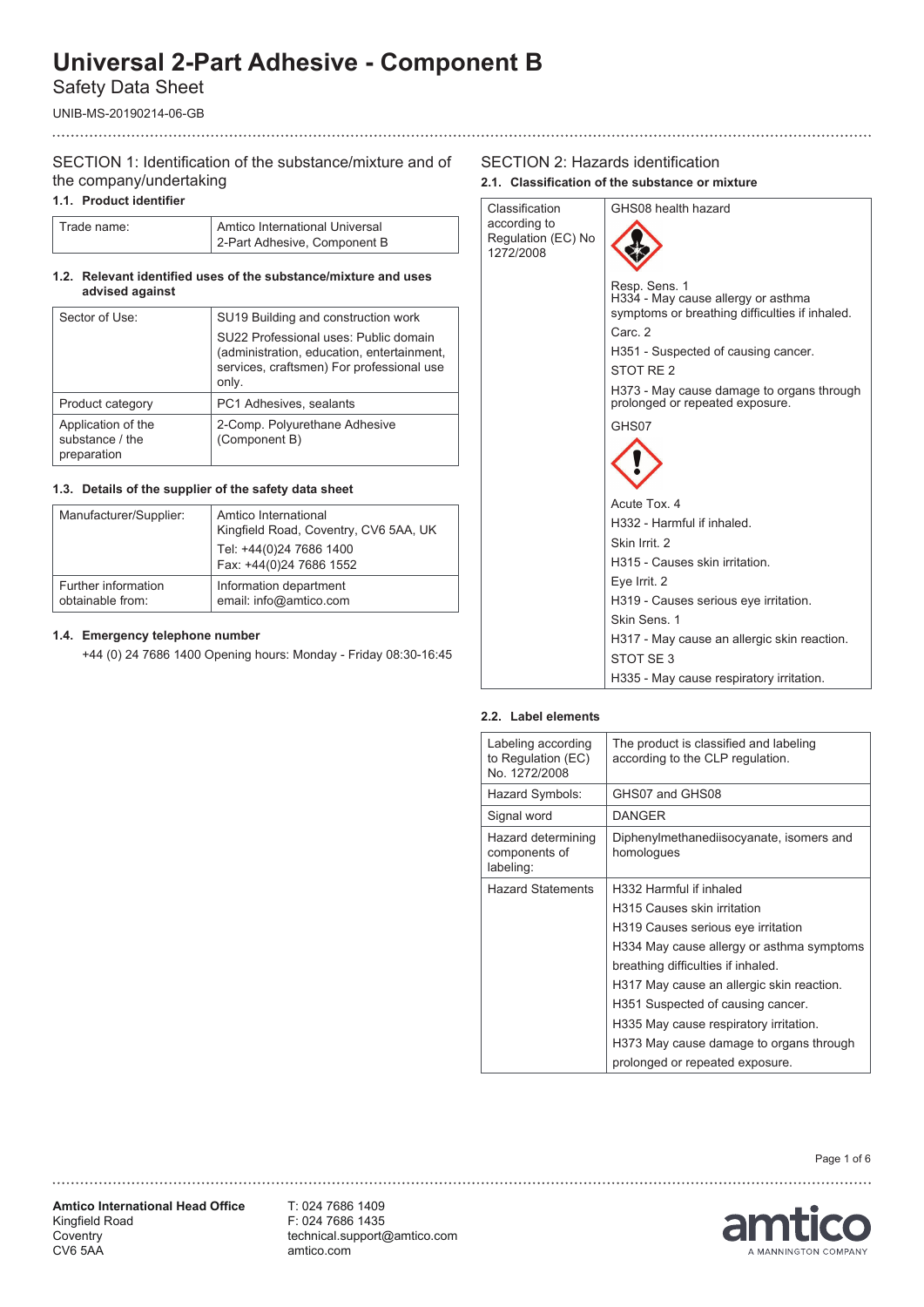# Safety Data Sheet

UNIB-MS-20190214-06-GB

| Precautionary<br><b>Statements</b> | P201 Obtain special instructions before use.                                                                                                            |
|------------------------------------|---------------------------------------------------------------------------------------------------------------------------------------------------------|
|                                    | P280 Wear protective gloves/protective<br>clothing/ eye protection/face protection                                                                      |
|                                    | P305+P351+P338 IF IN EYES: Rinse<br>cautiously with water for several minutes.<br>Remove contact lenses if present and easy to<br>do. Continue rinsing. |
|                                    | P304+P340 IF INHALED: Remove person<br>to fresh air and keep at rest in a position<br>comfortable for breathing.                                        |
|                                    | P333+P313 If skin irritation or rash occurs.<br>Get medical advice/attention.                                                                           |
|                                    | P337+P313 If eye irritation persists.<br>Get medical advice/attention.                                                                                  |
|                                    | P302+P352 IF ON SKIN: Wash with plenty of                                                                                                               |
|                                    | water.                                                                                                                                                  |
|                                    | P342+P311 If experiencing respiratory<br>symptoms: Call a POISON CENTRE/Doctor.                                                                         |

#### **Additional information:**

EUH204 Contains isocyanates. May produce an allergic reaction.

#### **2.3 Other Hazards**

|          | Results of PBT and vPvB assessment. |
|----------|-------------------------------------|
| $ $ PBT: | Not applicable                      |
| VPvB:    | Not applicable                      |

## SECTION 3: Composition/information on ingredients **3.1.**

#### **Chemical characterization:** Mixtures

**Description**: Polyurethane Adhesive (Component B) **Dangerous component:**

| CAS: 9016-87-9 | Diphenylmethanediisocyanate,<br>isomeres and homologues                           |         |
|----------------|-----------------------------------------------------------------------------------|---------|
|                | Resp. Sens. 1, H334; Carc. 2,<br>H351; STOT RE 2, H373; Acute<br>Tox. 4, H332     | 75-100% |
|                | Skin Irrit. 2, H315; Eye Irrit. 2 H319;<br>Skin sens. 1, H317; STOT SE 3,<br>H335 |         |
|                |                                                                                   |         |

**Additional information**: For the wording of the listed hazard phrases refer to section 16.

#### SECTION 4: First aid measures **4.1. Description of first aid measures**

| General information | Immediately remove any clothing soiled by<br>the product. Symptoms of poisoning may<br>even occur after several hours; therefore<br>medical observation for at least 48 hours<br>after the accident. |
|---------------------|------------------------------------------------------------------------------------------------------------------------------------------------------------------------------------------------------|
|---------------------|------------------------------------------------------------------------------------------------------------------------------------------------------------------------------------------------------|

| After inhalation   | Supply fresh air; consult doctor in case of<br>complaints. In case of unconsciousness<br>place patient stably in side position for |
|--------------------|------------------------------------------------------------------------------------------------------------------------------------|
|                    | transportation.                                                                                                                    |
| After skin contact | Immediately wash with water and soap and<br>rinse thoroughly.                                                                      |
|                    | If irritation occurs, seek medical attention.                                                                                      |
| After eye contact  | Rinse opened eye for several minutes under<br>running water. Then consult a doctor.                                                |
| After swallowing   | Do not induce vomiting; call for medical help<br>immediately.                                                                      |

#### **4.2 Most important Symptoms and effects, both acute and delayed.**

Allergic reactions Asthma attacks

**4.3. Indication of any immediate medical attention and special treatment needed**

No further relevant information available.

### SECTION 5: Firefighting measures **5.1. Extinguishing media**

| Suitable extinguishing media:                          | CO <sub>2</sub> , powder or water spray.<br>Fight larger fires with water<br>spray or alcohol resistant<br>foam. |
|--------------------------------------------------------|------------------------------------------------------------------------------------------------------------------|
| For safety reasons unsuitable<br>extinguishing agents: | Water with full jet                                                                                              |

**5.2. Special hazards arising from the substance or mixture** No further relevant information available.

#### **5.3. Advice for firefighters**

Protective equipment: Mouth respiratory protective device.

#### SECTION 6: Accidental release measures

**6.1. Personal precautions, protective equipment and emergency procedures**

Wear protective equipment. Keep unprotected persons away. Ensure adequate ventilation

#### **6.2. Environmental precautions**

Do not allow to enter sewers/ surface or ground water.

**6.3. Methods and material for containment and cleaning up** Absorb with liquid-binding material (sand, diatomite, acid binders, universal binders, sawdust). Dispose contaminated material as waste according to item 13. Ensure adequate ventilation.

#### **6.4. Reference to other sections**

 See Section 7 for information on safe handling. See Section 8 for information on personal protection equipment. See Section 13 for disposal information.

Page 2 of 6

**Amtico International Head Office** Kingfield Road **Coventry** CV6 5AA

T: 024 7686 1409 F: 024 7686 1435 technical.support@amtico.com amtico.com

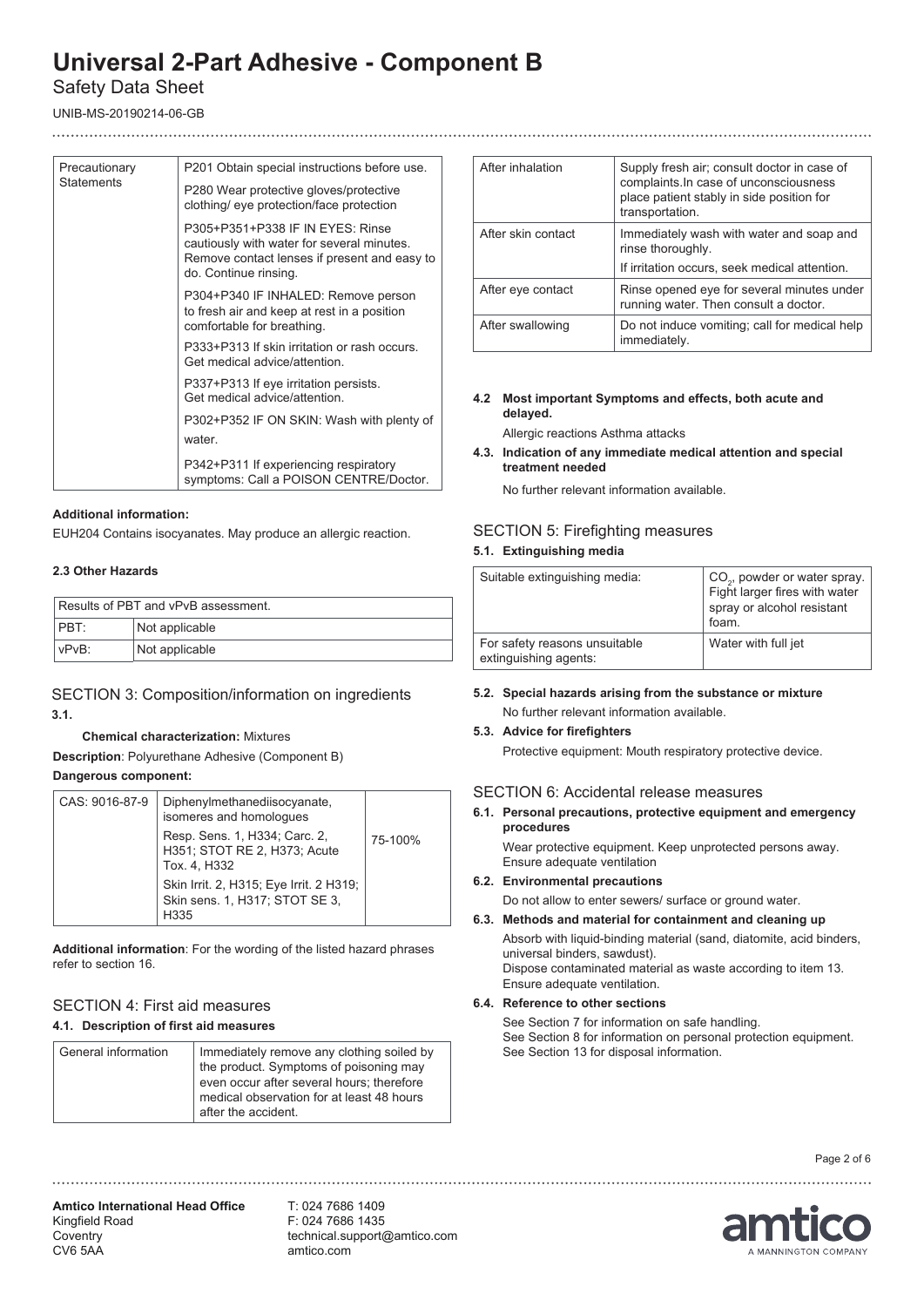# Safety Data Sheet

UNIB-MS-20190214-06-GB

## SECTION 7: Handling and storage

### **7.1. Precautions for safe handling**

Wear suitable protective clothing, gloves and eye/face protection.

Immediately remove all soiled and contaminated clothing Keep away from foodstuffs, beverages and feed.

Avoid contact with the eyes and skin.

 Persons with a history of asthma, allergies, chronic or recurrent respiratory disease should not be employed in any process in which this preparation is used.

Wash hands before breaks and at the end of work.

**Information about fire and explosion protection:** 

No special measures required.

7.2. **Conditions for safe storage, including any incompatibilities Storage:** 

## **Requirements to be met by storerooms and receptacles:** No special requirements.

**Information about storage in one common storage facility:**  Not required.

**Further information about storage conditions:**

Keep container tightly sealed.

Protect from humidity and water.

Once opened unfinished quantities must be stored in airtight packaging conditions.

# 7.2. **Specific end use(s)**

No further relevant information available.

# SECTION 8: Exposure controls/personal protection

**Additional information about design of technical facilities:**

# No further data; see item 7.

## **8.1. Control parameters**

| Ingredients with limit values that require monitoring at the workplace |                                                                                                     |  |
|------------------------------------------------------------------------|-----------------------------------------------------------------------------------------------------|--|
| 9016-87-9 diphenylmethanediisocyanate, isomeres and homologues         |                                                                                                     |  |
| WFI                                                                    | Short-term value: 0.07 mg/m <sup>3</sup><br>Long-term value: 0.02 mg/m <sup>3</sup><br>Sen; as -NCO |  |

### **8.2. Exposure controls**

| Personal protective equipment               |                                                                                                                                                                            |
|---------------------------------------------|----------------------------------------------------------------------------------------------------------------------------------------------------------------------------|
| General protective and<br>hygienic measures | Immediately remove all soiled and<br>contaminated clothing.                                                                                                                |
|                                             | Wear suitable protective clothing,<br>gloves and eye/face protection.                                                                                                      |
|                                             | Keep away from foodstuffs, beverages<br>and feed.                                                                                                                          |
|                                             | Avoid contact with the eyes and skin.                                                                                                                                      |
|                                             | Persons with a history of asthma,<br>allergies, chronic or recurrent<br>respiratory disease should not be<br>employed in any process in which this<br>preparation is used. |
|                                             | Wash hands before breaks and at the<br>end of work.                                                                                                                        |

| Respiratory protection                | Not necessary if room is well-<br>ventilated.<br>Respiratory protection required in<br>insufficiently ventilated working areas.<br>An air-fed mask, or for short periods of<br>work, a combination of charcoal filter<br>and particulate filter is recommended |
|---------------------------------------|----------------------------------------------------------------------------------------------------------------------------------------------------------------------------------------------------------------------------------------------------------------|
|                                       | (A2-P2).                                                                                                                                                                                                                                                       |
| Protection of hands                   | Use gloves of stable material (e.g.<br>Nitrile) - if necessary tricoted to<br>improve the wearability.                                                                                                                                                         |
|                                       |                                                                                                                                                                                                                                                                |
| Material of gloves                    | Butyl rubber, BR                                                                                                                                                                                                                                               |
|                                       | Nitrile rubber, NBR                                                                                                                                                                                                                                            |
|                                       | Recommended thickness of the<br>material: $\geq 0.5$ mm                                                                                                                                                                                                        |
| Penetration time of glove<br>material | The exact break through time has to<br>be found out by the manufacturer of<br>the protective gloves and has to be<br>observed                                                                                                                                  |
| Eye protection                        | Tightly sealed goggles. (EN166)                                                                                                                                                                                                                                |
|                                       |                                                                                                                                                                                                                                                                |

Page 3 of 6

**Amtico International Head Office** Kingfield Road **Coventry** CV6 5AA

T: 024 7686 1409 F: 024 7686 1435 technical.support@amtico.com amtico.com



..................................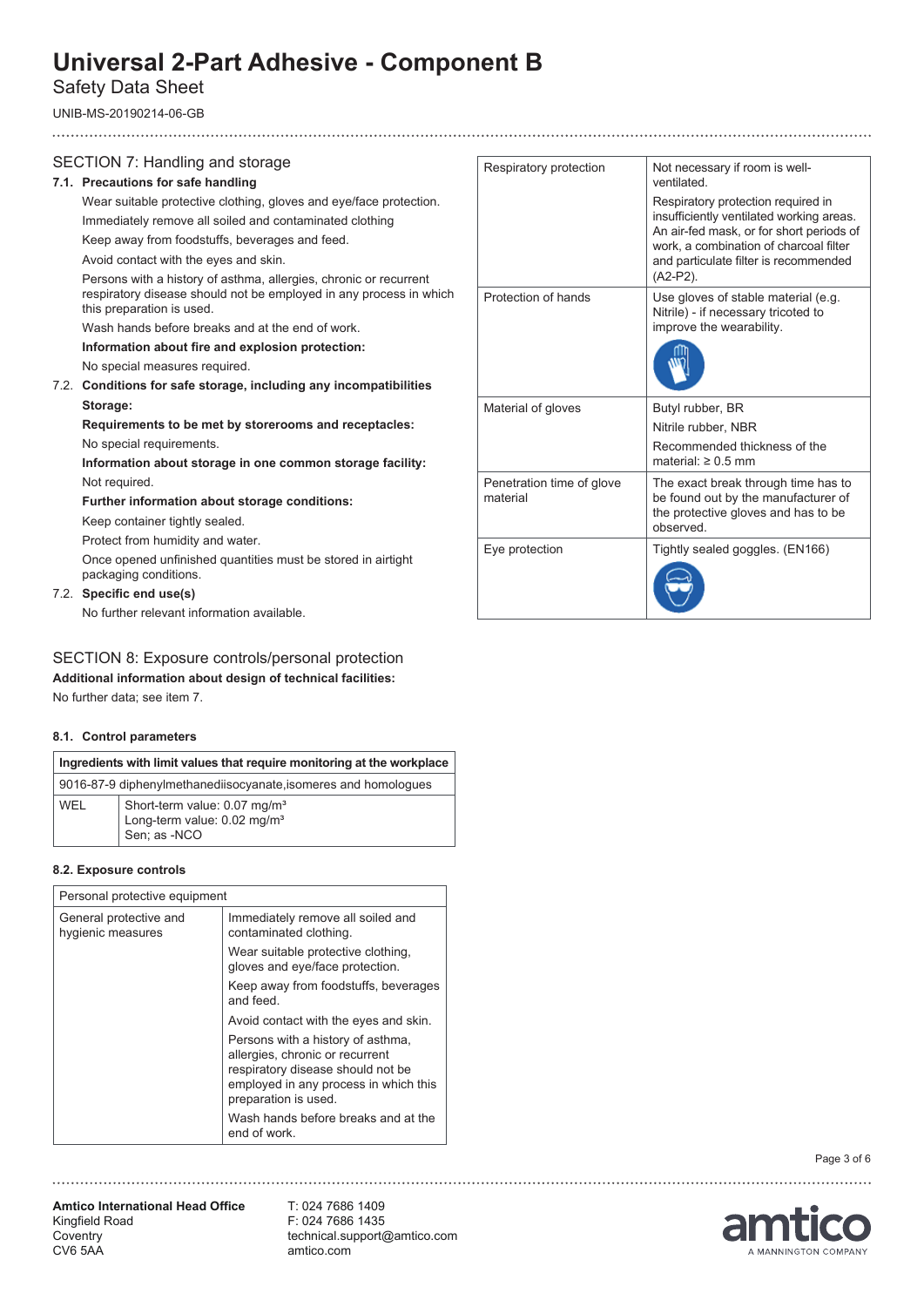Safety Data Sheet

UNIB-MS-20190214-06-GB

## SECTION 9: Physical and chemical properties

#### 9.1. **Information on basic physical and chemical properties**

| General Information                          |                                                  |
|----------------------------------------------|--------------------------------------------------|
| Appearance:                                  |                                                  |
| Form:                                        | Fluid                                            |
| Colour:                                      | <b>Brown</b>                                     |
| Odour:                                       | Light                                            |
| Odour threshold:                             | Not determined.                                  |
| pH-value:                                    | Not determined.                                  |
| Change in condition                          |                                                  |
| Melting point/Melting range:                 | Undetermined.                                    |
| Boiling point/Boiling range:                 | Undetermined.                                    |
| Flash point:                                 | $>200^{\circ}$ C                                 |
| Ignition temperature:                        | $400^{\circ}$ C                                  |
| Decomposition temperature:                   | Not determined.                                  |
| Auto-ignition temperature                    | Product is not selfigniting.                     |
| <b>Explosive properties</b>                  | Product does not present an<br>explosion hazard. |
| Explosion limits:                            |                                                  |
| Lower:                                       | Not determined.                                  |
| Upper:                                       | Not determined.                                  |
| Vapour pressure at 25°C:                     | 0.0001 hPa                                       |
| Density at 20°C:                             | $1.24$ g/cm <sup>3</sup>                         |
| Relative density:                            | Not determined.                                  |
| Vapour density:                              | Not determined.                                  |
| Evaporation rate:                            | Not determined.                                  |
| Solubility in / Miscibility with water:      | Reacts with water                                |
|                                              | Not miscible or difficult to mix.                |
| Partition coefficient (n-octanol/<br>water): | Determination not possible                       |
| Viscosity:                                   |                                                  |
| Dynamic at 20°C:                             | 250 mPas                                         |
| Kinematic:                                   | Not determined.                                  |

#### 9.2. **Other information**

No further relevant information available.

### SECTION 10: Stability and reactivity **10.1. Reactivity**

No further relevant information available.

#### **10.2. Chemical stability**

**Thermal decomposition / conditions to be avoided:** From approx. 260°C, polymerization and separation of CO<sub>2</sub>.

#### **10.3.Possibility of hazardous reactions**

 May produce violent reactions with bases and numerous organic substances including alcohols and amines.

 The product reacts slowly with water resulting in evolution of carbon dioxide. In closed containers, pressure build up could result in distortion, blowing and in extreme cases bursting of the container.

#### **10.4. Conditions to avoid.**

Avoid heating to above 40 °C and cooling to below 10 °C.

# **10.5. Incompatible materials:**

Uncontrolled exothermic reactions occur with amines and alcohols. During storage, avoid moisture contamination.

#### **10.6. Hazardous decomposition products:**

 In a fire, hazardous decomposition products such as smoke, carbon monoxide, carbon dioxide, oxides of nitrogen, hydrogen cyanide, monomer isocyanates, amines and alcohols may be produced.

### SECTION 11: Toxicological information

#### **11.1. Information on toxicological effects**

| <b>Primary irritant effect:</b>                                                                                                                                                 |                                                                                                                             |
|---------------------------------------------------------------------------------------------------------------------------------------------------------------------------------|-----------------------------------------------------------------------------------------------------------------------------|
| Skin corrosion/irritation                                                                                                                                                       | Causes skin irritation.                                                                                                     |
| Serious eye damage/irritation                                                                                                                                                   | Causes serious eye<br>irritation                                                                                            |
| Respiratory or skin sensitisation                                                                                                                                               | May cause allergy or<br>asthma symptoms or<br>breathing difficulties if<br>inhaled. May cause an<br>allergic skin reaction. |
| Additional toxicological information:                                                                                                                                           |                                                                                                                             |
| The product shows the following dangers according to the calculation<br>method of the General EU Classification Guidelines for Preparations<br>as issued in the latest version: |                                                                                                                             |

Based on the properties of the isocyanate components and considering toxicological data on similar preparations, this preparation may cause acute irritation and/or sensitization of the respiratory system leading to an asthmatic condition, wheeziness and a tightness of the chest. Sensitized persons may subsequently show asthmatic symptoms when exposed to atmospheric concentrations well below the OEL. Repeated exposure may lead to permanent respiratory disability.

Page 4 of 6

**Amtico International Head Office** Kingfield Road **Coventry** CV6 5AA

T: 024 7686 1409 F: 024 7686 1435 technical.support@amtico.com amtico.com

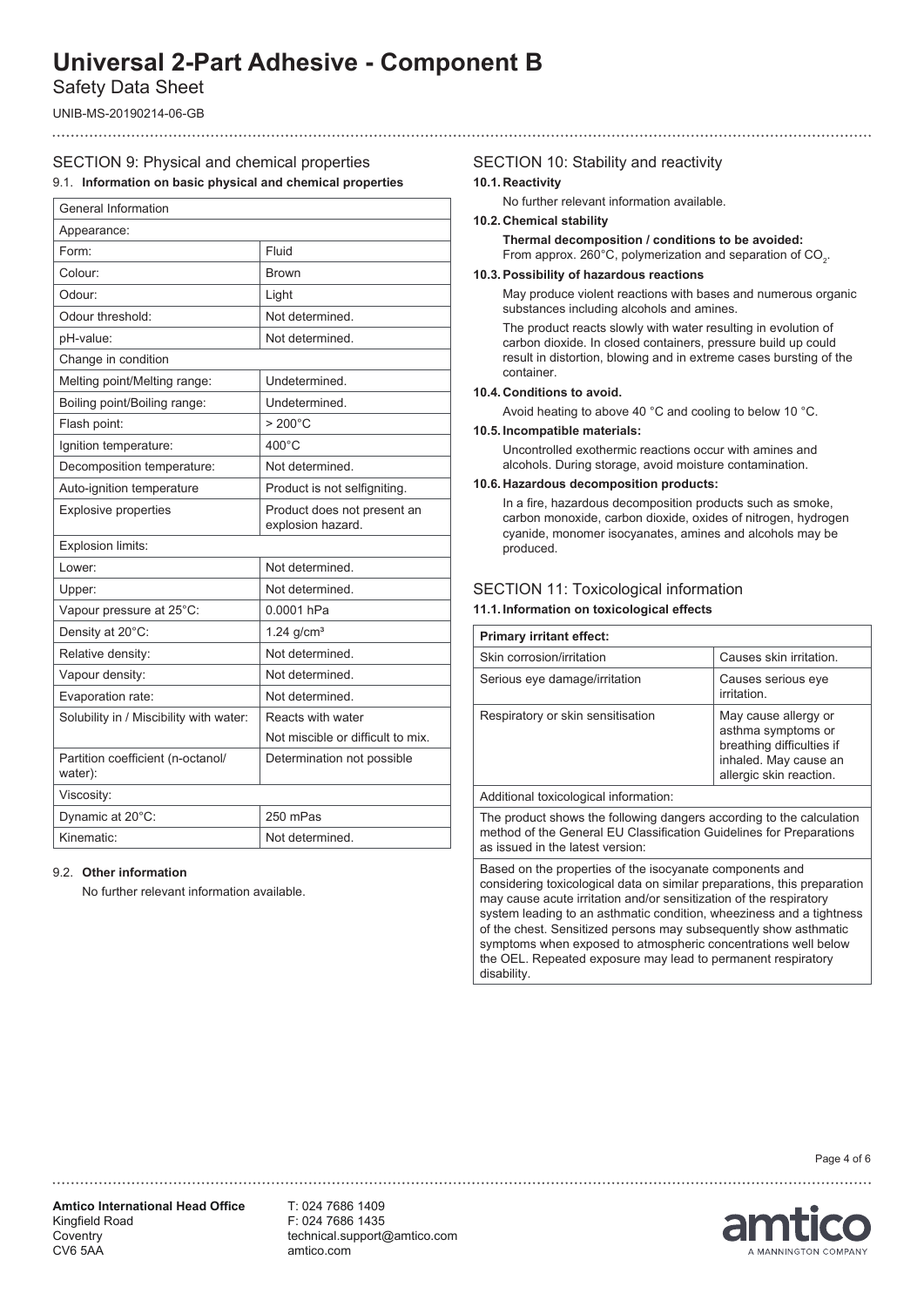# Safety Data Sheet

UNIB-MS-20190214-06-GB

| CMR effects (carcinogenity, mutagenicity and toxicity for<br>reproduction):  |                                                                                                                                  |
|------------------------------------------------------------------------------|----------------------------------------------------------------------------------------------------------------------------------|
| Diphenylmethane-<br>diisocyanate, isomers and<br>homologues Carcinogenicity: | May cause cancer by inhalation. On<br>the basis of these data classification<br>as carcinogenic is therefore required<br>(H351). |
| Mutagenicity:                                                                | In vitro and in vivo tests did not show<br>mutagenic effects.                                                                    |
| Teratogenicity:                                                              | Did not show teratogenic effects in<br>animal experiments.                                                                       |
| Reproductive toxicity/Fertility:                                             | Based on available data, the<br>classification criteria are not met.                                                             |
| Germ cell mutagenicity                                                       | Based on available data, the<br>classification criteria are not met.                                                             |
| Carcinogenicity                                                              | Suspected of causing cancer.                                                                                                     |
| Reproductive toxicity                                                        | Based on available data, the<br>classification criteria are not met.                                                             |
| STOT-single exposure                                                         | May cause respiratory irritation.                                                                                                |
| STOT-repeated exposure                                                       | May cause damage to organs<br>through prolonged or repeated<br>exposure.                                                         |
| Aspiration hazard                                                            | Based on available data, the<br>classification criteria are not met.                                                             |

# SECTION 13: Disposal considerations

**13.1.Waste treatment methods**

| Recommendation: | Do not allow product to reach<br>sewage system.                                            |
|-----------------|--------------------------------------------------------------------------------------------|
|                 | Mix both product components,<br>allow to harden, then dispose of<br>as construction waste. |
|                 | Disposal should be in<br>accordance with local, state or<br>national legislation.          |
|                 | <b>Cured Universal 2 Part</b><br>Adhesive                                                  |
|                 | Component B                                                                                |
|                 | Waste Code 08 04 10                                                                        |

## **13.2. Uncleaned packaging**

| Recommendation: | Empty contaminated packagings<br>thoroughly.                |
|-----------------|-------------------------------------------------------------|
|                 | They may be recycled after<br>thorough and proper cleaning. |
|                 | Uncured Universal 2 Part                                    |
|                 | Adhesive Component B                                        |
|                 | Waste Code 08 05 01                                         |

## SECTION 12: Ecological information

### **12.1. Toxicity**

Aquatic toxicity:

No further relevant information available.

#### **12.2. Persistence and degradability.**

No further relevant information available.

#### **12.3. Bioaccumulative potential.**

No further relevant information available.

#### **12.4. Mobility in soil.**

No further relevant information available.  **Additional ecological information:** General notes: Do not allow product to reach ground water, water course or sewage system.

### **12.5. Results of PBT and vPvB assessment**

PBT: Not applicable. vPvB: Not applicable.

#### **12.6.Other adverse effects.**

No further relevant information available

## SECTION 14: Transport information

| <b>UN-Number</b><br>ADR, ADN, IMDG, IATA                                      | Not applicable                                          |
|-------------------------------------------------------------------------------|---------------------------------------------------------|
| UN proper shipping name<br>ADR, ADN, IMDG, IATA                               | Not applicable                                          |
| Transport hazard class(es)<br>ADR, ADN, IMDG, IATA<br>Class                   | Not applicable                                          |
| Packing group<br>ADR, IMDG, IATA                                              | Not applicable                                          |
| Environmental hazards:<br>Marine pollutant                                    | <b>No</b>                                               |
| Special precautions for user                                                  | Not applicable.                                         |
| Transport in bulk according<br>to Annex II of MARPOL73/78<br>and the IBC Code | Not applicable.                                         |
| Transport/Additional<br>information:                                          | Not dangerous according to the<br>above specifications. |
| UN "Model Regulation":                                                        |                                                         |

**Amtico International Head Office** Kingfield Road **Coventry** CV6 5AA

T: 024 7686 1409 F: 024 7686 1435 technical.support@amtico.com amtico.com